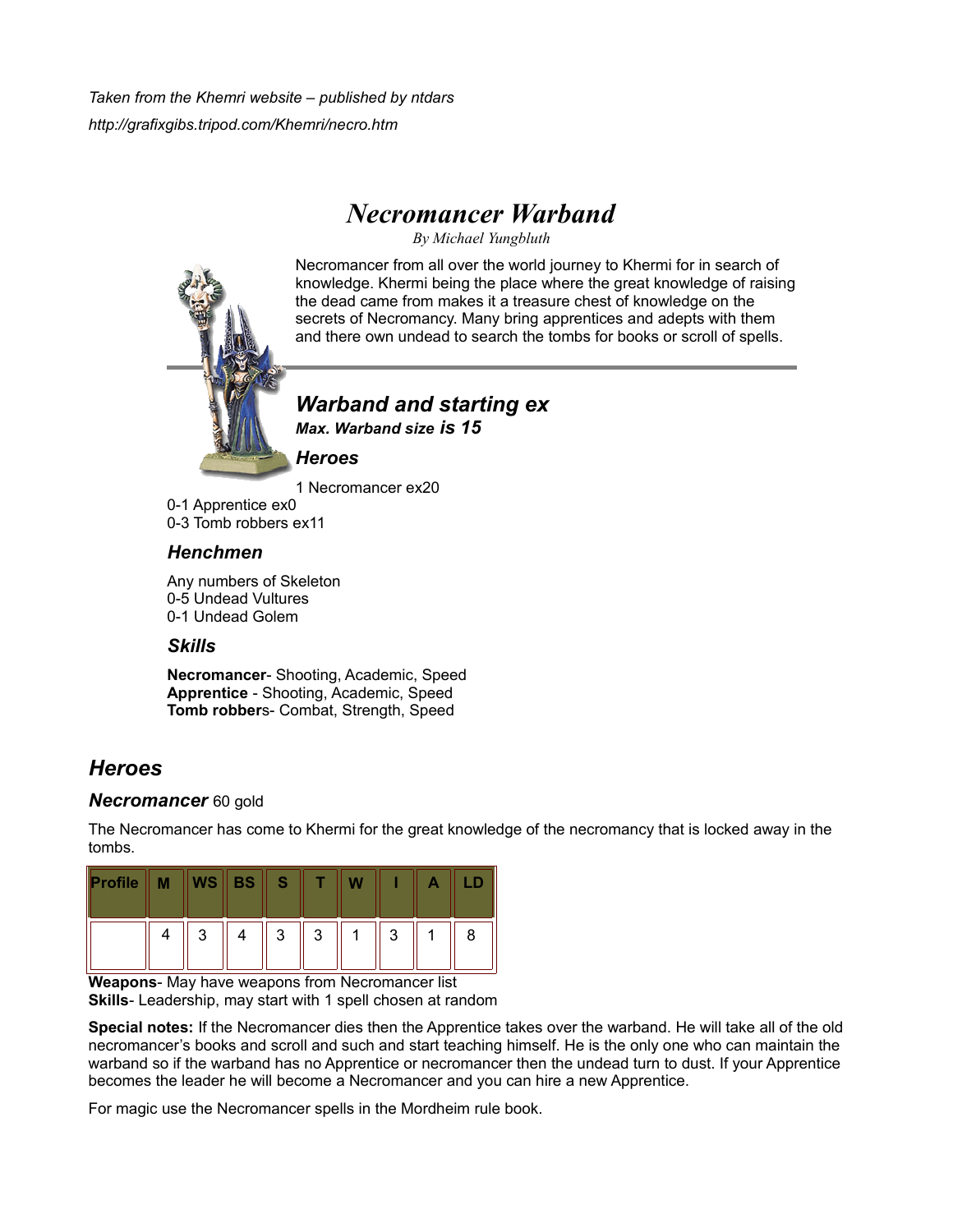#### *Apprentice* 40 gold

The Apprentice is a student of the Necromancer that has began to learn how to control the great art of Necromancy. Though still learning he can maintain the undead in the warband if needed.

| Profile |   | $WS \parallel BS \parallel$ | S. |   |        |  |
|---------|---|-----------------------------|----|---|--------|--|
|         | 2 | 2                           | 3  | 3 | 2<br>J |  |

**Weapons**- May have weapons from Necromancer list

**Skills**- May use one skill enhancement to learn necromancer magic

### *Tomb Robber* 45 gold

These are raiders that the Necromancer has hired to assist him in robbing the graves. They are veterans in robbing tombs that are not picky about who pay them or who they work with.

| Profile | М | $WS \parallel$ | BS     |        |        |  |  |
|---------|---|----------------|--------|--------|--------|--|--|
|         |   |                | 2<br>ັ | ູ<br>ບ | 2<br>J |  |  |

**Weapons**- May have weapons from Warrior list **Skills-** Start with Disarm/Spot traps skill

## *Henchman*

### **Skeleton** 20 gold

Do to the fact that Zombies will not last in the desert and will fall apart Necromancer tend to use skeletons instead. Technically the skeletons can gain experience but it is more that they remember things from there former life. Do to the weakness of bones Skeletons max. stats are WS6, BS5, S4, T3, W2, I4, A4, Ld8 and can only learn combat skills if they become heroes.

| Profile | М | $WS \parallel$ | <b>VBS</b> | S. |   | w |  |   |
|---------|---|----------------|------------|----|---|---|--|---|
|         |   |                | 2          | 3  | 3 |   |  | 5 |

**Weapons**- May use weapons from Warrior list

**Normal undead abilities**- Causes Fear, Immune to poison, Immune to physiology, May not run

### *Undead vulture* 20 cost

Vultures are even pulled into the ranks of the undead. The Necromancer some times will leave pieces of flesh out in the desert to attrack vultures. Then with a few well placed arrows he can get some undead scouts. The undead vultures make great scouts and add valuble speed to the slow undead force.

| Profile |   | <b>WS</b> | <b>BS</b> | S      |        |   |   |
|---------|---|-----------|-----------|--------|--------|---|---|
|         | 8 | 2         |           | 2<br>J | 2<br>J | ົ | 5 |

**Undead:** The vulture suffers from all rules that undead suffer from. (Can't gain experience, can't run, causes fear, does not suffer from stun, and such)

**Flyers:** The Bats ignore terrain when they move and can freely charge any model, regardless of height and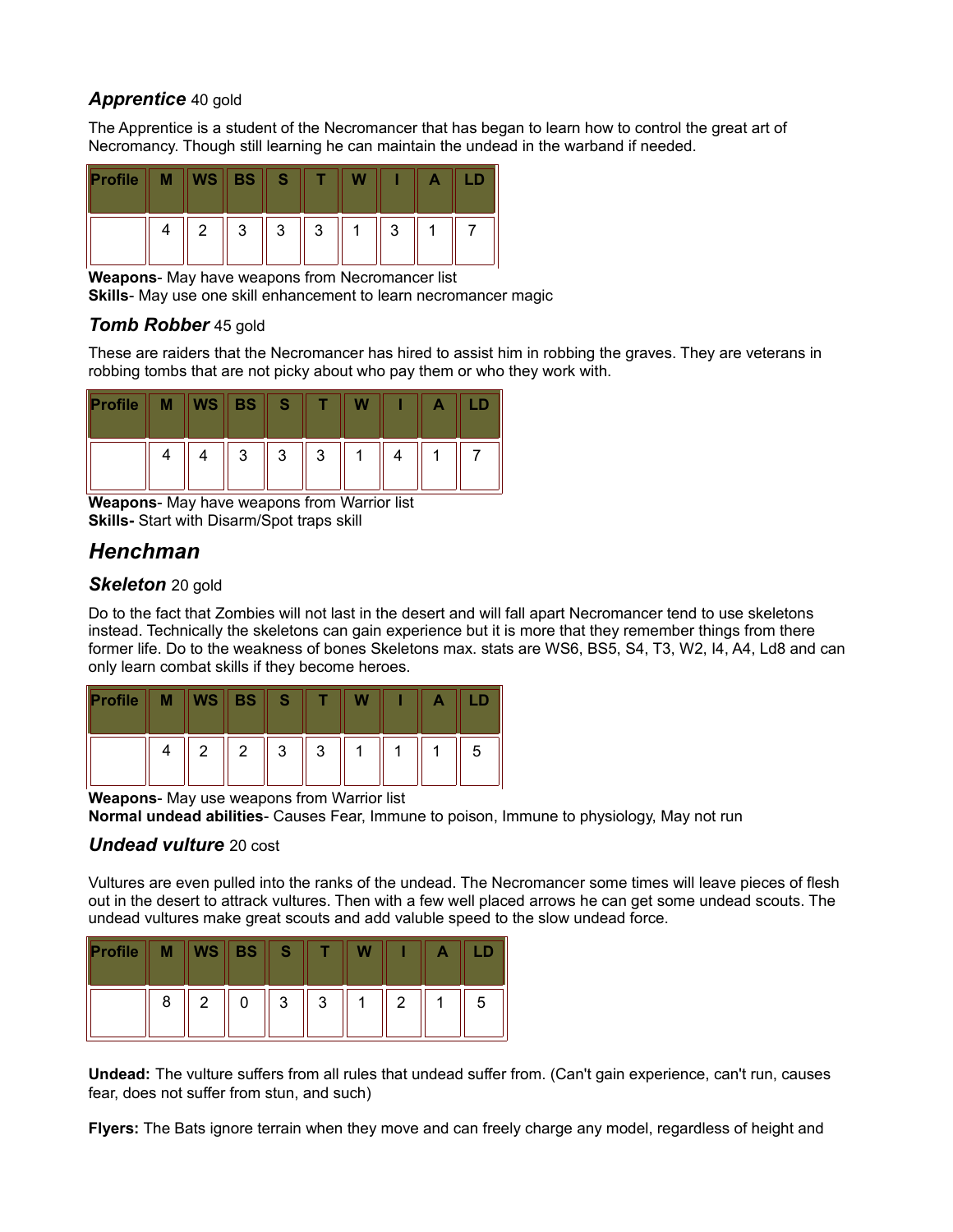interceptors, that they can see. Also shooting and hth suffer -1 to hit do to how hard it is to hit something flying.

**Fragile:** Birds, even undead ones, are more fragile than humans. They use the following Injury chart= 1-3 Knocked Down (Do to the fact they know no pain), 4-6 Out of action.

#### *Undead Golem* 200 gold upkeep 15

The undead golem is a batch of human part specially collected and put together to create a monstrous brute. The technique to create such a monster was drerived from the study of undead creatures known as mummies. This brute is remarkable strong and is often a Necromancer's master piece. Also because of the elite nature of the body it needs more maintance then most undead and an upkeep must be paid to maintain it. Also the golem's mind is more advance then a zombies but not up to a human level. These a golem may improve but never learn new things.

| Profile | М |        | $WS \parallel BS \parallel$ |  |        |   |   |   |
|---------|---|--------|-----------------------------|--|--------|---|---|---|
|         |   | ാ<br>J |                             |  | ર<br>ບ | 2 | 2 | 6 |

**Weapons**- May have weapons from Warrior list

**Normal undead abilities**- Causes Fear, Immune to poison, Immune to physiology, May not run, May gain experience but may not get "Lad's got talent" re-roll if this happens. (This is Tuff Git's Flesh golem for Mordheim modified)

### *Equipment list*

| Necromancer list |                   |  |  |  |  |  |
|------------------|-------------------|--|--|--|--|--|
| Jambiya          | free/2 gold       |  |  |  |  |  |
| Mace             | 3 gold            |  |  |  |  |  |
| Katar            | 5 gold            |  |  |  |  |  |
| Scythe           | 5 gold            |  |  |  |  |  |
| Sword            | 10 gold           |  |  |  |  |  |
| Spear            | 10 gold           |  |  |  |  |  |
| Ankus            | 13 gold           |  |  |  |  |  |
| Scimitar         | 15 gold           |  |  |  |  |  |
| Cutlass          | 15 gold           |  |  |  |  |  |
| <b>Buckler</b>   | 5 gold            |  |  |  |  |  |
| Shield           | 5 gold            |  |  |  |  |  |
| Helmet           | 10 <sub>g</sub> c |  |  |  |  |  |
| Light armor      | 20 <sub>g</sub> c |  |  |  |  |  |
| Short bow        | 5 gc              |  |  |  |  |  |
| Bow              | 10 <sub>g</sub> c |  |  |  |  |  |

### *Warrior list*

| Jambiya                 | free/2 gold |
|-------------------------|-------------|
| Масе                    | 3 gold      |
| Katar                   | 5 gold      |
| Scythe                  | 5 gold      |
| Sword                   | 10 gold     |
| Spear                   | 10 gold     |
| Ankus                   | 13 gold     |
| Scimitar                | 15 gold     |
| Cutlass                 | 15 gold     |
| Double-handed<br>weapon | 15 gold     |